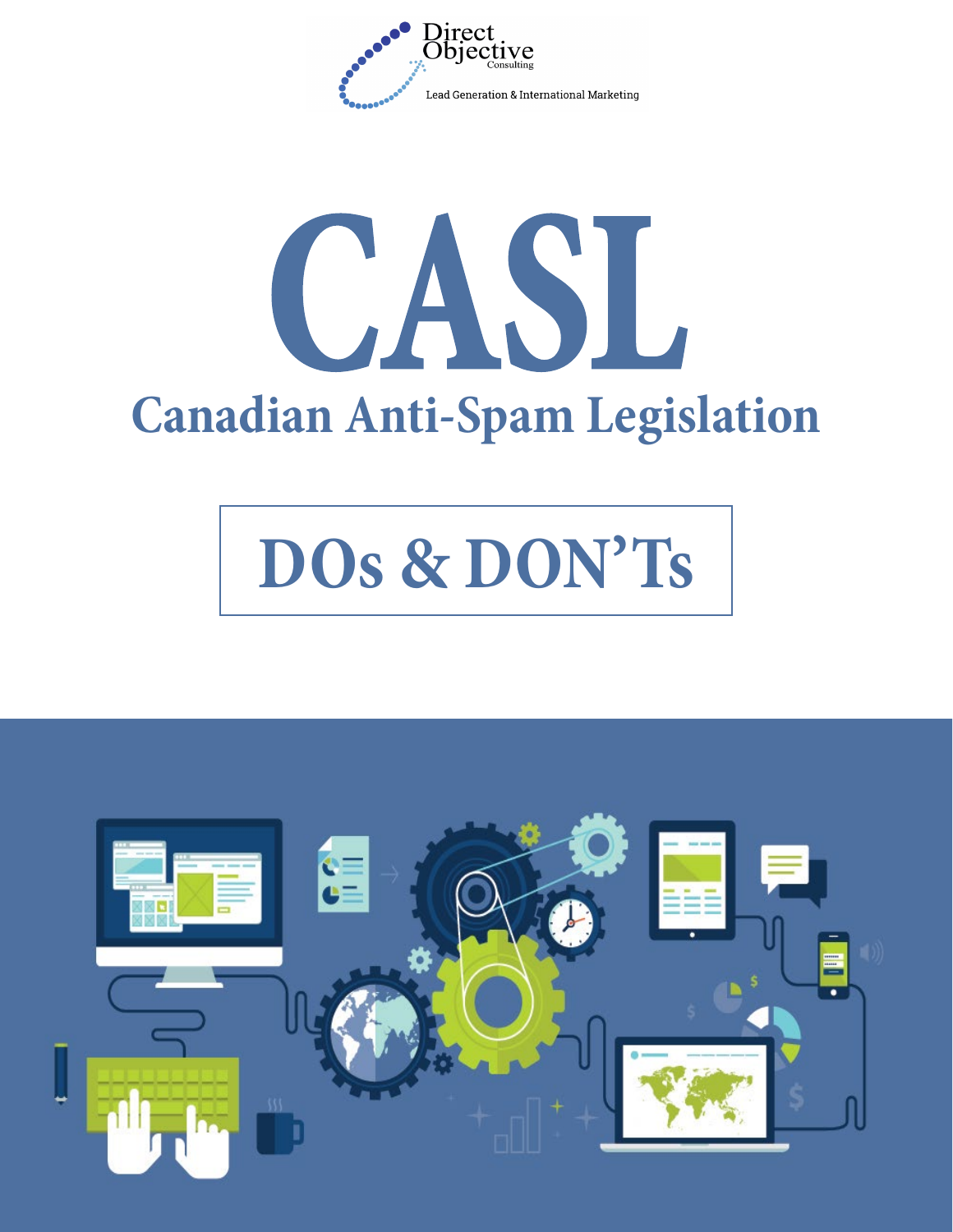Direct Marketing International et Prospection de Clients

## **QUICK FACTS**

- » CASL comes into force July 1, 2014
- » CASL applies to commercial electronic messages (CEMs) to Canadian recipients
- » Possible penalties include fines up to \$10 million
- » Applies to all CEMs (email, SMS, IM, social media)
- » This includes messages that result from an action (i.e. confirmation or welcome emails)



## **Dos**

#### **Commercial Electronic Messages (CEMs)**

- **☐** Verify that you have the consent of a recipient before you send them a CEM.
- **☐** Clearly identify the sender's identity, postal address and either phone number or email address in all CEMs.
- **☐** Include an unsubscribe mechanism in all forms of CEMs.
- **☐** Process and act on all unsubscribe requests within 10 days.

#### **Consent Management**

**☐** Be aware of the different types of consent:

*Express consent* (expires when recipient unsubscribes): a contact explicitly indicates they wish to receive your CEMs. For example:

- They sign up for a newsletter on a website;
- They click on a link in an email to confirm a subscription;
- They check an unchecked box during a purchase/signup process.

*Implied consent* (expires after 24 months): a relationship exists but the customer has not explicitly asked to receive CEMs. For example:

- They purchase something from you;
- They try a free version of your product;
- They receive your business card at a trade show.



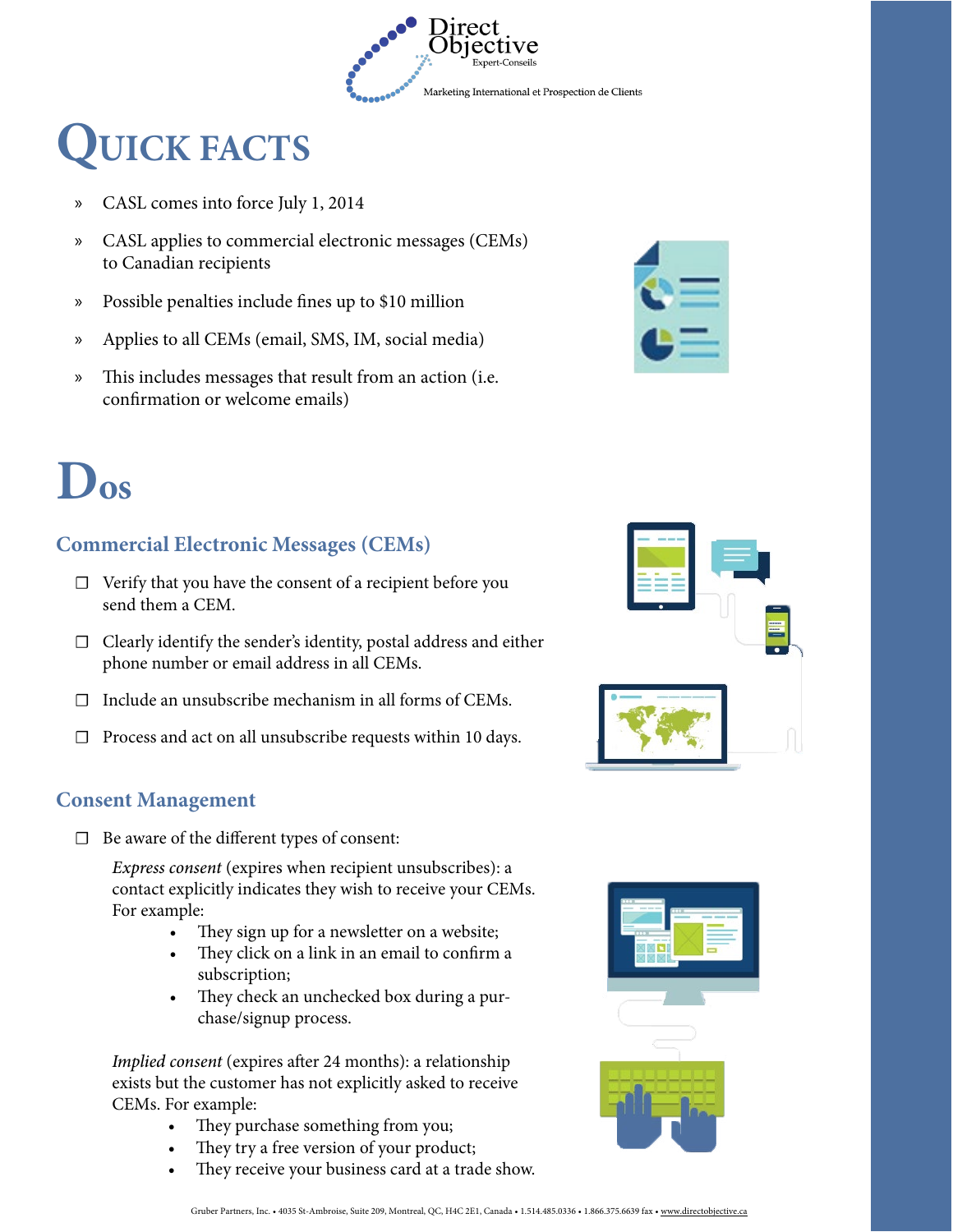

- **☐** Evaluate your current levels of consent. Find out if you have express or implied consent for each of your contacts. Be able to prove this with the following details for each contact:
	- The type of consent that was obtained;
	- When it was obtained:
	- The context in which it was obtained.
- **☐** Get explicit consent from your existing contacts by July 1, 2017.
- **☐** Create a centralized database to keep track of your contacts and their levels of consent.
- **☐** Keep this database up-to-date and organized.

#### **CASL Administration**

- **☐** Be aware of exceptions to CASL: messages sent by political parties, by friends or family members, or within organizations.
- **☐** Encourage your company's compliance with CASL by building awareness with your colleagues.
- **☐** Ensure current and future contracts and processes are compliant.
- **☐** Update required documents, such as your privacy policy, sign-up forms or terms.
- **☐** Incorporate professional liability into all employee contracts. Adopt compliance policies and sanctions for employees who do not comply.
- **☐** Consider getting insurance or legal advice from a lawyer with strong CASL knowledge.